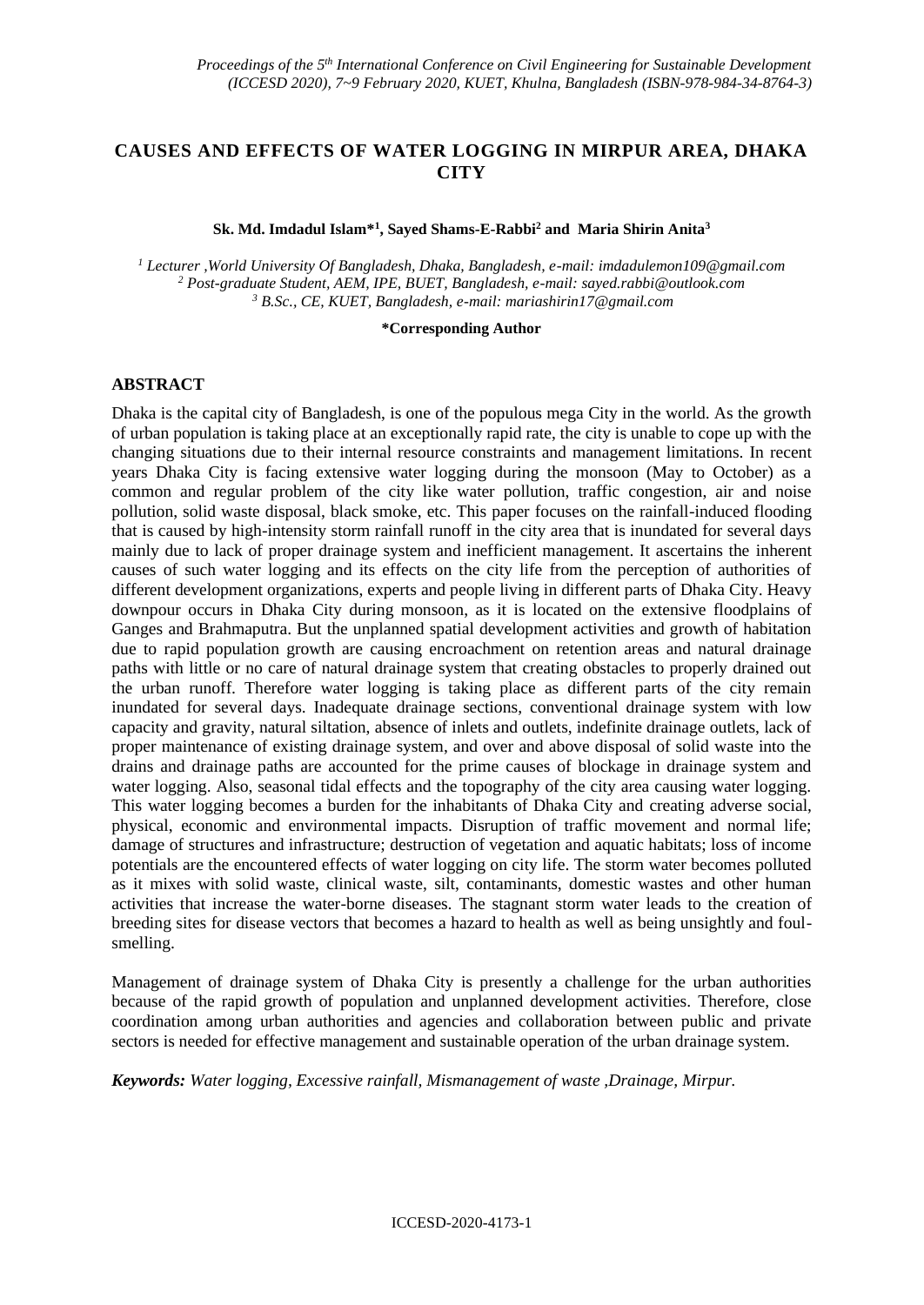*5 th International Conference on Civil Engineering for Sustainable Development (ICCESD 2020), Bangladesh*

# **1. INTRODUCTION**

Water logging is one of the prime urban problems that Dhaka suffering for decades. Even after a light rain many areas of the Dhaka turned out to be small islets with thousands stranded or wallowing through knee-deep dirty waters stuck up in roads and streets. If the rain lasts for hours it changes the view of the Dhaka city - most of the busy roads Mirpur-10 Kazi para Shewra para and streets become inundated because canals, being the primary drainage system of the city are blocked cannot carry the huge volume of storm water. This water logging is a problem creating adverse social, physical, economic and environmental impacts in life and living in Dhaka. Water logging becomes a burden for the inhabitants of Dhaka City and creating adverse social, physical, economic and environmental impacts. This Study will assess the causes and effects of water logging in Mirpur Area. Disruption of traffic movement and normal life; damage of structures and infrastructure; destruction of vegetation and aquatic habitats; loss of income potentials are the encountered effects of water logging on city life. The storm water becomes polluted as it mixes with solid waste, clinical waste, silt, contaminants, domestic wastes and other human activities that increase the water borne diseases. The stagnant storm water leads to the creation of breeding sites for diseases vectors that becomes a hazard to health as well as being unsightly and foul-smelling even death of pedestrians. (Tawhid, Causes and effects of water logging in Dhaka city, 2004)

Bangladesh is located on the extensive floodplains of the Ganges and Brahmaputra. Therefore, flooding is a natural part of the life of its inhabitants. Thus water logging in Dhaka City is not a new problem but the frequency of this problem is increasing day by day. Flooding due to rainfall is also a severe problem for Dhaka City that is inundated for several days mainly due to the drainage congestion (Haq & Alam, 2003). Dhaka metropolitan area has experienced water logging for last couple of years. Even a little rain causes a serious problem for certain areas, so that parts of Dhaka are inundated for several days. The water depth in some of the areas may be as much as 50-70 cm, which creates large infrastructure problems for the city and a huge economical loss in production for the city together with large damages of existing property and goods (Mark & Chusit, 2002). In addition, deceases are spread and gives problems to the population e.g. in terms of diarrhoea. Dhaka City is protected from river flooding by an encircled embankment called Buckland Flood Protection Embankment. During the monsoon (May to October), the water level of the surrounding rivers remains higher than the internal drainage level. Consequently, the drainage of the city depends very much on the water levels of the peripheral river system. At present, the drainage depends mostly on the difference in water level between the river and the drainage system in the city and when the water level in the river increases the drainage capacity to the river is reduced (Mark & Chusit, 2002). Flooding in Dhaka Metropolitan area can be classified into two types. One results from high water levels of peripheral river systems, thus rendering any natural drainage impossible.

# **1.1 Objectives of the Study**

The Main objective of this paper is to identify the Water logging in Mirpur area. The ultimate goal of the study is to improve the drainage condition of the Mirpur area to remove the water logging problem of the area. However there are some specific objectives to full fill the goals. These are,

- To identify the causes of drainage congestion of the Mirpur area.
- To investigate the problem of drainage congestion on city life.
- To suggest some recommendation for improving the Water Logging on of Mirpur area.

basins, which in turn lead to shortening of the runoff concentration time and an increase of the peak flow.

# **1.2 Location**

Mirpur is located at  $23.8042^{\circ}$ N  $90.3667^{\circ}$ E. It has a total area of 58.66 km2 (22.65 sq. mi) and is situated in the north-east of Dhaka city. Mirpur is one of the prominent regions of Dhaka city. Established in 1962, it is located to the north-east of the city (BRACK, 2016). If the rain lasts for hours it changes the view of the Dhaka city - most of the busy roads Mirpur-10 Kazi para, Shewra para and streets become inundated because canals, being the primary drainage system of the city are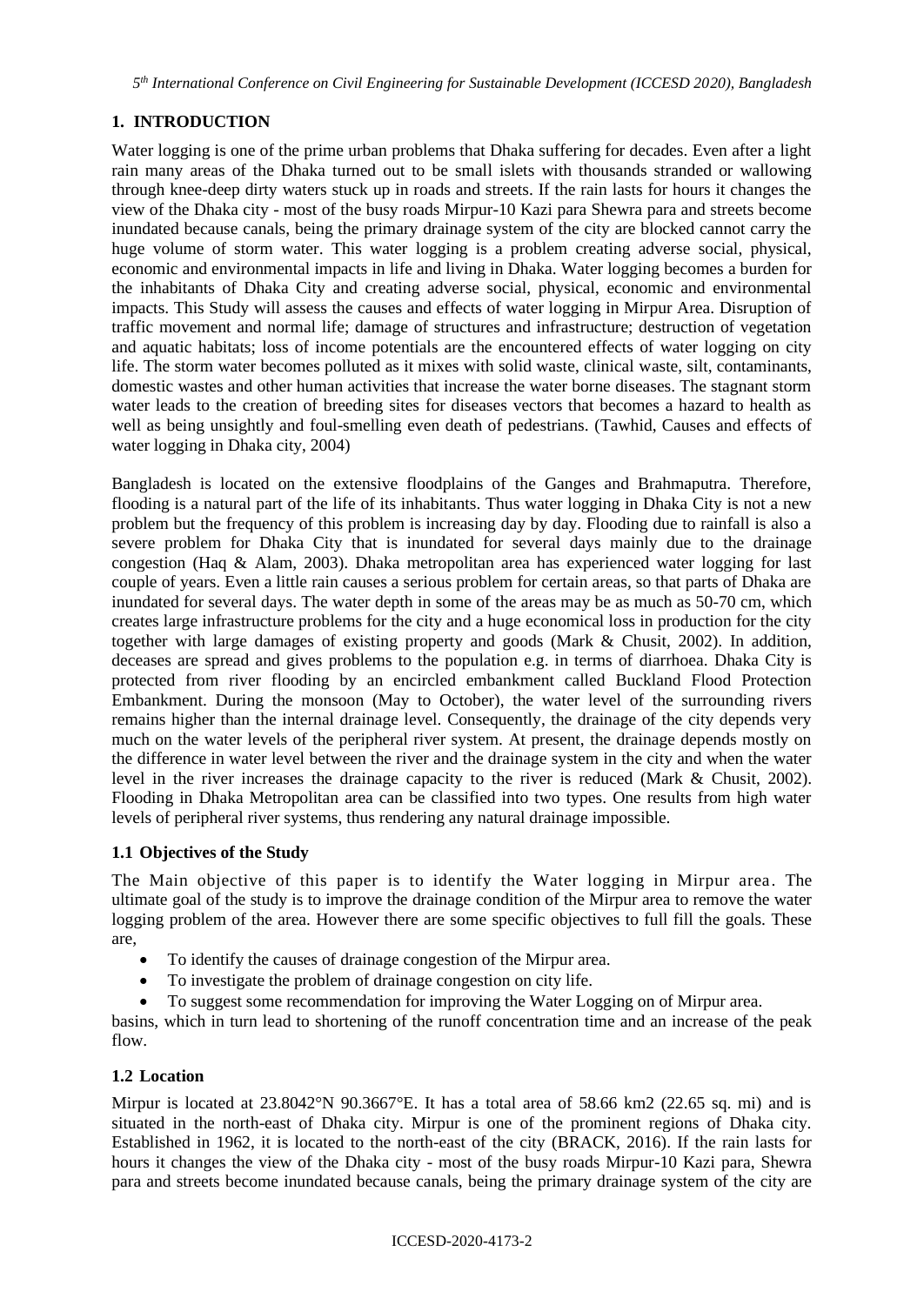blocked cannot carry the huge volume of storm water. This water logging is a problem creating adverse social, physical, economic and environmental impacts in life and living in Dhaka. Water logging becomes a burden for the inhabitants of Dhaka City and creating adverse social, physical, economic and environmental impacts. This Study will assess the causes and effects of water logging in Mirpur Area. Disruption of traffic movement and normal life; damage of structures and infrastructure; destruction of vegetation and aquatic habitats; loss of income potentials are the encountered effects of water logging on city life. The storm water becomes polluted as it mixes with solid waste, clinical waste, silt, contaminants, domestic wastes and other human activities that increase the water borne diseases. The stagnant storm water leads to the creation of breeding sites for diseases vectors that becomes a hazard to health as well as being unsightly and foul-smelling even death of pedestrians.

# **1.3 Water Logging Situation in Dhaka City**

Water logging in urban areas is an inevitable problem for many cities in Asia. In Bangladesh, Mirpur area has serious problems related to water logging. The situation was highlighted in September 2017- 2019 when residences experienced ankle to knee-deep water on the streets. Daily activities in parts of the city were nearly paralyzed and heavy traffic jams occurred due to stagnant water on the streets.

Given the severity of the problem, some organizations, including both private and public ones, have conducted several studies to identify the major causes of water logging in the city. Dhaka South City Corporation (DNCC) and Dhaka Water Supply and Sewerage Authority (Wasa) have recently jointly carried out such a study, the findings of which will be released around the middle of next month. The Dhaka Tribune obtained a copy of the study report that describes the causes and possible solutions at length. The draft report says sewage makes its way into nearby rivers, but the authorities are constructing a system of sewers that is not properly connected to the main streams or canals. "If a drain or a sewer pipe is not properly linked with another drain or pipe, water will never drain away. Most of the drains in Dhaka are not correctly connected with one another causing flood and water logging in the city.

# **1.4 Causes and Effect of Water Logging**

## **1.4.1 Major Causes Identified**

Extensive field observations in and around mirpur area, long discussions with officials of relevant organizations and analyses of available data suggest the followings to be the major causes of water logging in Metropolitan Dhaka.

- Poor discharge capacity of existing drainage pipes and canals.
- Clogging of existing drainage pipes due to inadequate collection of solid wastes, street sweepings and lack of maintenance.
- Impediment of canal waters due to encroachment of buildings and by problems caused by road and railway crossings.
- Insufficiency of drainage pipe length.
- Electrical breakdown of equipment at the existing pump stations.
- Encroachment of the natural drainage channels.

To find out inherent causes of water logging in Dhaka City, a field survey as a questionnaire survey, informal interviews and open discussion has been conducted with the authorities of different concerned organizations, experts and people living in different parts of Dhaka City.

## **1.4.2 Excessive Rainfall**

Bangladesh is a tropical country and is located on the extensive floodplains of the Ganges and Brahmaputra. The Himalayas stands to the northeast of the country and the Bay of Bengal lies on the south of the country. As a result heavy downpour occurs on the country, especially in the monsoon season (May to October). In recent years the Dhaka Metropolitan area has been exposed to water logging due to heavy rainfall. During the 2018, 2019 , excessive rainfall occurred in Dhaka caused short duration flooding in different areas of the City namely Shantinagar, Nayapaltan, Rajarbag, Dhanmodi, Azimpur and Green Road (S. Huq and M. Alam, 2003). The most recent downpour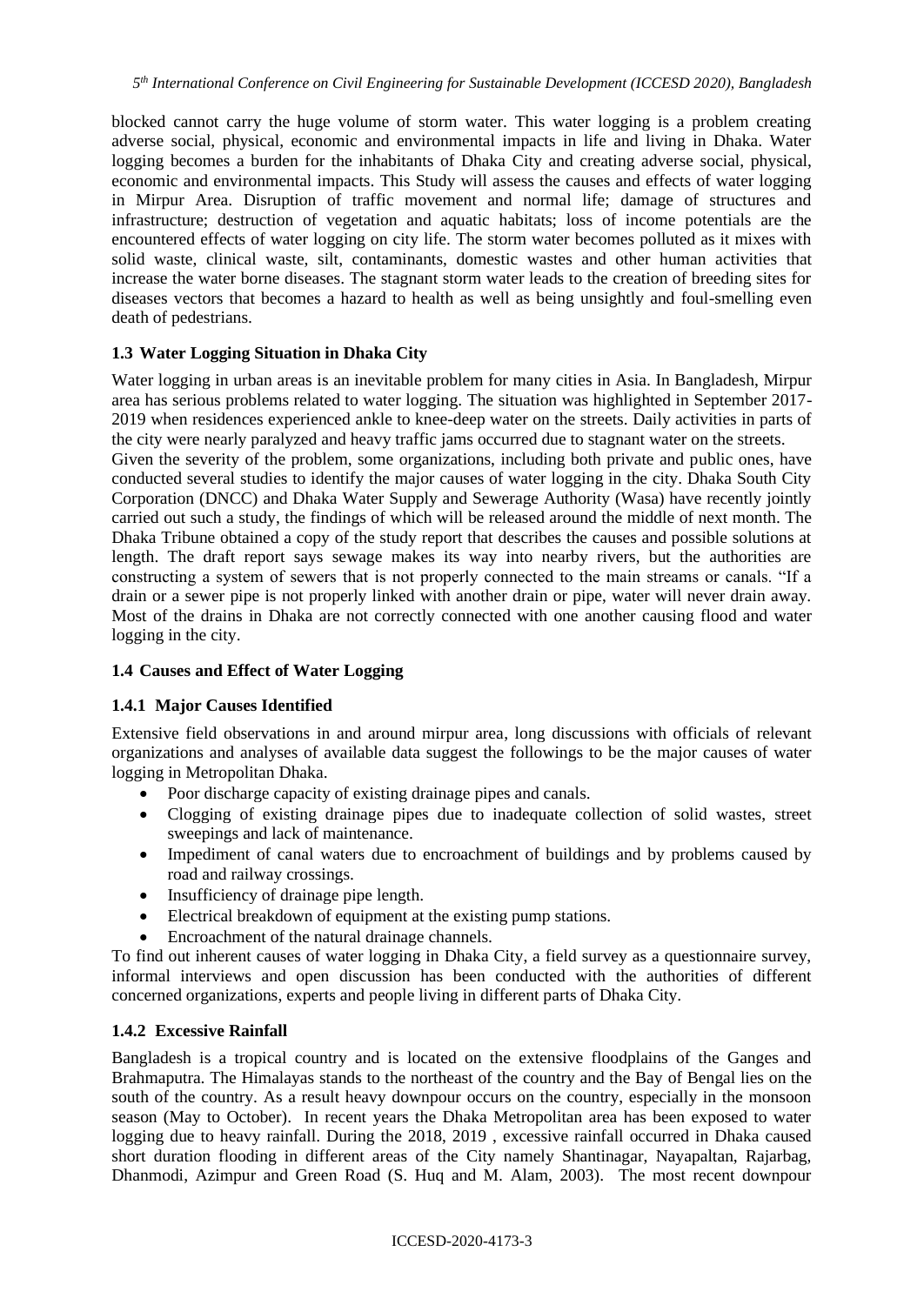occurred from September 11th to 16th 2004 in Dhaka forced the City life standstill. 341 mm. of rain in 24 hours between September 14th and 15th is the heaviest ever rainfall. Dhaka's previous record of 274 mm of rain on September 16, 1966. Dumped with average 300 mm of rain in that week (MDB, September 2004), Dhaka was sloshing with floodwaters that sent many places, including Motijheel commercial heart, under chest-deep water. The devastating impact of the downpour that paralyzed Dhaka City is a salutary reminder of the severity of the problem.

According to survey, 74 percent of the respondent has been mentioned that heavy rainfall is one of the main reasons for water logging in Dhaka City. Relatively low intensity of rainfall causes serious water logging problems for certain areas of the City that are inundated for several days mainly due to the drainage congestion.

#### **1.4.3 Disappearance of Natural Drainage System**

The disappearance of the natural drainage system is one of main causes for water logging. Rapid population growth and unplanned development, unplanned land filling to develop new residential areas, uncontrolled and haphazard disposal of solid wastes and garbage into the existing drainage system, and encroachment on lakes, khals/canals and rivers with unauthorized construction are the summarized general man made physical and social activities related to the disappearance of natural drainage system. 95 per cent of the respondent claimed these activities for prime causes of water logging in Dhaka City.

#### **1.4.4 Waste Management System**

"Waste management system is one of the important factors for water logging in Dhaka City," said 82 per cent of the interviewers from different development organizations and inhabitants. The increased congestion of the city area, the high population density and the rapid growth all around it has made it impossible to clean the street and drains as fast as the waste thrown onto them. Dhaka, with a population about 18 million, generates a massive quantity of waste every day from various sources. The major sources of solid waste in Dhaka are residences, streets, market places, commercial establishment, and hospitals. Sources and characteristics of urban wastes in Bangladesh are shown in Table 1.

| Types of Solid waste   | Quantity (%) |
|------------------------|--------------|
| Domestic               | 40-60        |
| Commercial             | $5-2$        |
| <b>Street Sweeping</b> | $20 - 30$    |
| Combustible            | $20 - 30$    |
| Non-combustible        | $30-40$      |
| Moisture               | $45 - 50$    |

Table 1: Sources and Characteristics of Urban Waste in Dhaka

Source: Bangladesh Centre for Advanced Studies (BCAS), 2017

Due to urban development, population growth, and consumption increase, the volume of solid waste generation in Dhaka City increases every year. At present Dhaka City generates 3500-4000 tons solid waste per day, with a per capita generation of about 0.5 kg per day (Kazi, 2017). The composition of solid waste varies according to location, standard of living, energy sources and season. The quantity of waste generation increases during rainy season when many vegetables and fruits, especially mango and jackfruit, are available. Solid waste in Dhaka mainly consists of food, grass and plants, brick, dirt, paper and polythene materials (Table 2)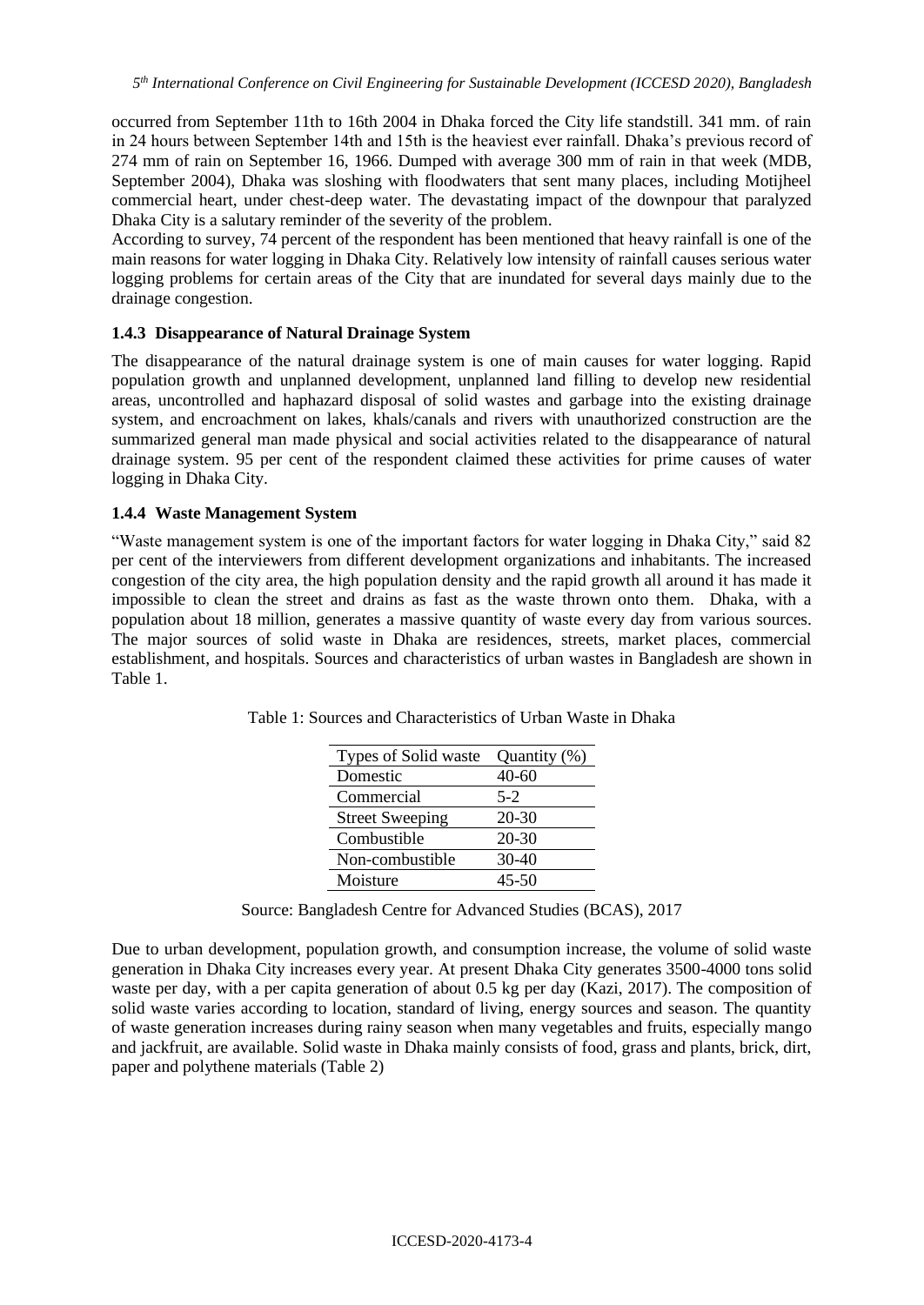|                                      | Quantity (%) |                                    |  |
|--------------------------------------|--------------|------------------------------------|--|
| <b>Materials</b>                     |              | Residential Areas Commercial Areas |  |
| Food Waste (Organic)                 | 84.37        | 79.49                              |  |
| Paper/cardboard                      | 5.68         | 7.22                               |  |
| Textiles                             | 1.83         | 1.59                               |  |
| Plastics                             | 1.74         | 1.48                               |  |
| Glass/metals and construction debris | 638          | 10.22                              |  |

Source: Bangladesh Centre for Advanced Studies (BCAS), 2017

#### **1.5 Effects of Water Logging**

Urban runoff causes problems. These become obvious when a constructed drainage system fails. Urbanization disrupts natural drainage patterns; natural watercourses are destroyed; natural retention of runoff by plants and soil is removed and the creation of impervious surfaces increases the amount of runoff. This runoff becomes polluted as solid waste, silt and contaminants are washed off roads. The increase in volume and rate of runoff causes erosion and siltation. Therefore, it becomes a burden for the inhabitants of the city, leading to water logging and creating adviser social, physical, economical as well as environmental impacts. A field survey as questionnaire survey, informal interview and open discussion has been conducted with inhabitants of Dhaka City to know the problem faces due to water logging. The total sample was 100 in different parts of the city including authorities of different concerned organizations, experts and general people and their summarized opinions about the problem faces due to water logging are as follows.

Table 3: Types of Problems Faced due to Water Logging in Dhaka City

| Problems                                      | Percentage |
|-----------------------------------------------|------------|
| Disruption of traffic movement                | 88         |
| Disruption of normal life                     | 93         |
| Damage of roads                               | 70         |
| Damage of underground service lines           | 56         |
| Damage of household goods                     | 65         |
| Water pollution                               | 95         |
| Water borne diseases                          | 84         |
| Damage of trees and vegetation                | 48         |
| Increase of construction and maintenance cost | 58         |
| Source: Report from brac, 2018                |            |

## **1.5.1 Social Problem**

## **Disruption of Traffic Movement**

Disruption of traffic movement is an important identified impact according to 88 per cent of interviewers, which arises due to the traditional water logging problem. Normal traffic movement is hampered during rainfall over 25 mm, creating traffic jam in the city area and people lose their valuable time. Where the storm water cannot drain out, puddles will form. This is not just inconvenience for pedestrians but also dangerous for road users. Following pictures (Picture-2.1) illustrates that the heavy rainfall in August 2019 disrupted traffic movement in Mirpur area**.**

#### **Disruption of Normal Life**

Water logging seriously disrupts normal life and it has direct impacts on the poor, as they often live on unsuitable, low-lying and flood prone or steep, and unstable sites, have high-density housing (increasing the impermeability of the ground), poor urban planning and control and lack of investment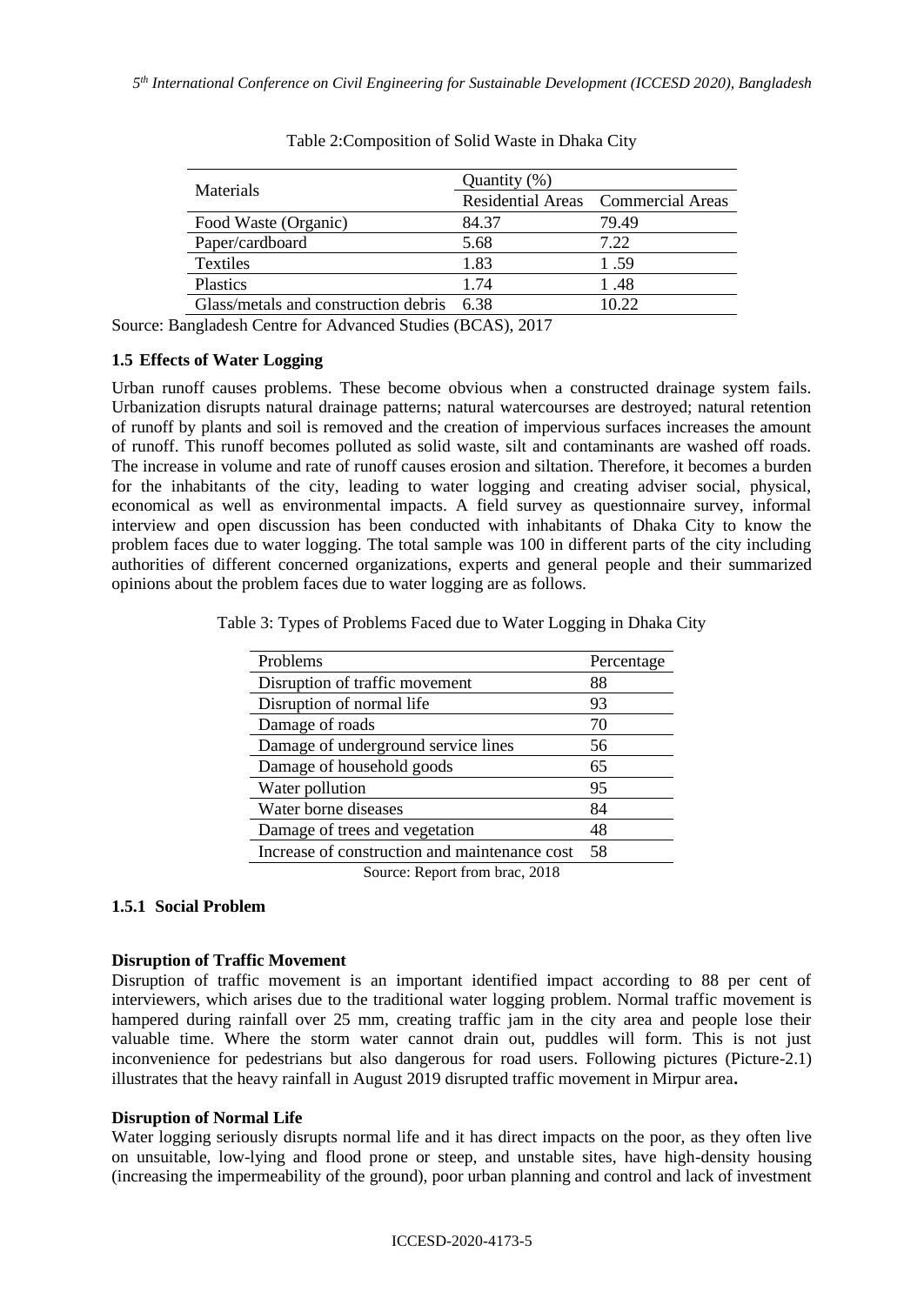in urban infrastructure. 93 per cent inhabitants (according to field survey) mentioned that water logging hamper daily life of the city dwellers. The more affluent members of society have the option to move to less flood prone or less polluted areas or flood-proof their homes, e.g. through raising the ground level. But the poor bear the brunt of bad drainage, through direct flood damage, pollution of water supplies and the aquatic environment, the breeding of vectors and soil erosion, leading to direct financial costs, loss of income potential, as the home may also be the workplace, and adverse health impacts. Sometimes, they don't have access to potable water and so had to rely on surface or shallow groundwater sources that are polluted. Picture-6.2 illustrates an example that the heavy down pour disrupt the daily life of the city in different places in Dhaka**.**

Purabi-Kalishi road in Dhaka's Mirpur goes under water after rains – An article named "Water logging in city" by Mahmud Zaman Ovi. Published on August 14, 2019 in reader's forum of The New Nation (Bangladesh's Independent News Source) can be a practical example for disruption of traffic movement and normal life.

# **1.5.2 Environmental Impact**

# **Water Pollution**

Theoretically, Dhaka WASA maintains two separate sewer systems: one for domestic wastewater and another for storm water. However, in reality storm sewers also receive domestic wastewater, which causes unwanted deterioration of the storm water discharges. These discharges in turn pollute the receiving water bodies including the lakes, rivers and detention areas. According to survey, 95 per cent inhabitants said that storm water of Dhaka City becomes polluted as it is mix with solid waste, clinical waste, silt, contaminants, domestic waste water and other human activities, which contaminated ground water as well as the receiving water bodies. In recent years Dhaka City is facing extensive water logging during the monsoon (May to August) as a common and regular problem of the city like water pollution, traffic congestion, air and noise pollution, solid waste disposal, black smoke etc.

# **2. METHODOLOGY**

# **2.1 Methodology**

It has already been mentioned earlier that flooding in Dhaka Metropolitan area can be classified into two types. One is river flooding that results from high water levels of peripheral river systems and another is rainfall induced flooding that is caused by high intensity storm rainfall runoff in the city area. The study would be focus on the rainfall induced flooding treated as water logging due to storm water in this study. The methodological approaches of the study are as follows. 1. Selection of the study area.

# **2.2 Data Collection**

To fulfil the objective of the study both primary and secondary data were needed. All the necessary data has been collected from various sources.

## **2.2.1 Collection of Maps**

For the purpose of the present study, three different types of maps have been collected. These are Cadastral Survey (CS) map (1912-1915), Revenue Survey (RS) map (1965-1975) and Dhaka topographic survey maps (1998). First two types of maps have been collected from Directorate of Land Records and Survey (DLRS) the last map is from Survey of Bangladesh. The existing land use map has been collected from Rajdhani Unnayan Kartripakkha (RAJUK) and the land use of different periods has been collected from some relevant literatures and organizations. The existing drainage layout map was also needed and this has been collected form Institute of Water and Flood Management (IWFM), BUET.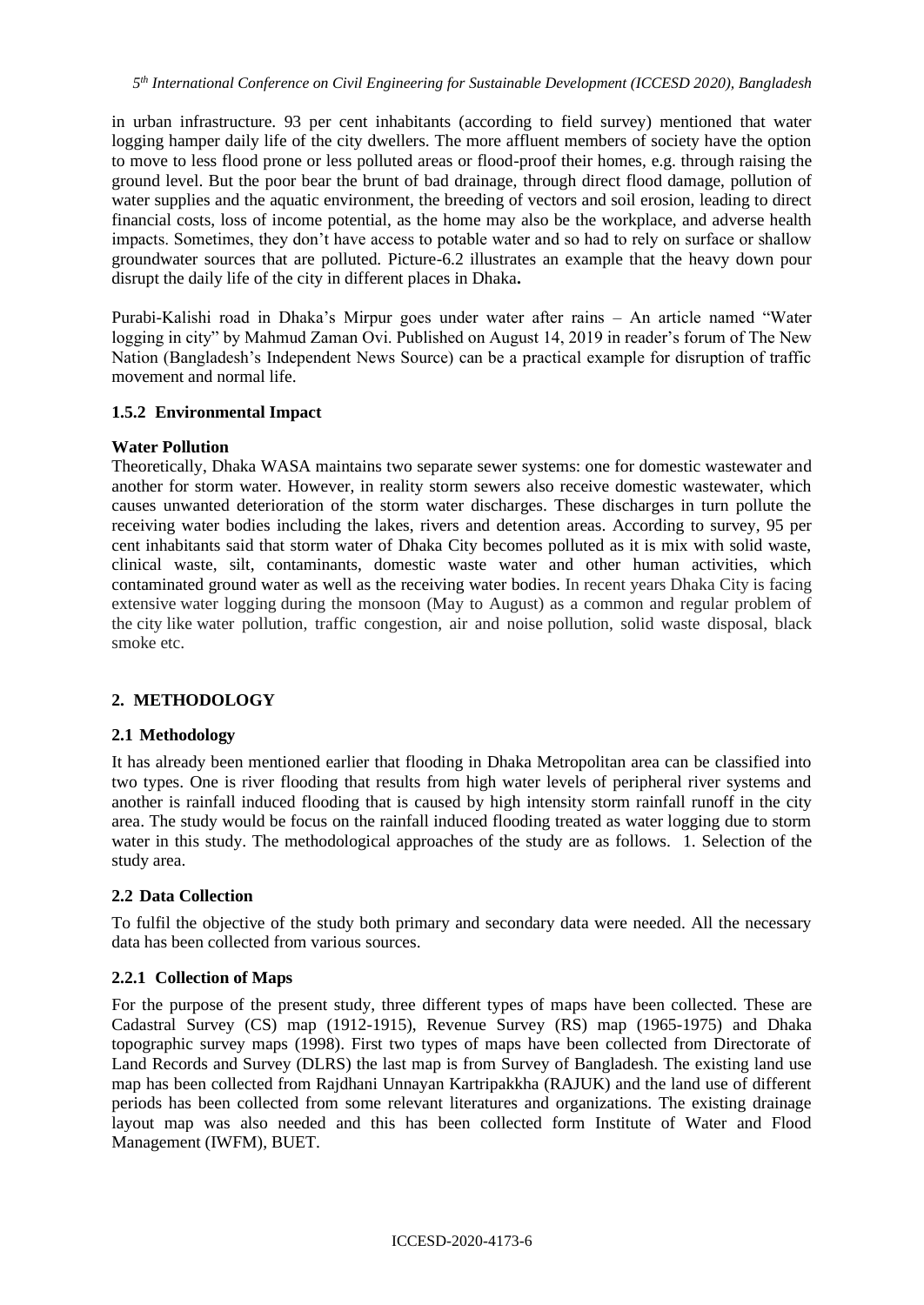# **2.2.2 Other Secondary Data**

Rainfall data and the storm water drainage system data were needed for the study. The rainfall data has been collected from Meteorological Department of Bangladesh (MDE) and the drainage data has been collected from Drainage Department of Dhaka City Corporation (DCC). The past and present data on natural drainage system has been collected from different land use maps prepared by RAJUK. Some literature related to the topic has been reviewed for better understanding of the problem and their main objectives and outputs are attached at the end of this chapter.

# **2.2.3 Collection of Photographs**

Lot of photographs was also needed to illustrate the situation of water logging, related obstacles into the smooth drainage of urban runoff and its effects on urban life. Some of these photographs have been collected directly from field survey and some other from daily newspapers as well as from internet websites.

# **2.3 Questionnaire Survey and Informal Interview**

To find out inherent causes of water logging in Dhaka City and its associate impact on city life, a field survey as questionnaire survey, informal interview and open discussion has been conducted with the authorities of different concerned organizations, experts and people living in different parts of Dhaka City. The questionnaire was designed in such a way that it would track down the problem from the inception and the impact of the water logging in the locality. The sample questionnaire is given in Appendix A. The sample size of these survey activities was 100. Again the respondents were selected in different water logging prone area of the city with different professions. To identify the quality of environment certain environmental parameters were fixed. It also covered the people's perception on conservation/sustainable development of drainage system. Informal interview of official experts of different development agencies was also done in order to know their view of causes and effects of water logging in Dhaka city and sustainable solutions.

## **3. RESULTS & DISCUSSIONS**

Dhaka city, the capital of Bangladesh, is located on the flat deltaic plain of the three major international rivers, the Ganges, Brahmaputra and Meghna and is surrounded by their tributaries. Flood waters overflowing the river banks - frequently inundate the low-lying areas of the city. On the other hand, heavy monsoon rains cause water logging in many places within the city creating manifold problems for the citizens.

## **3.1 Results**

Experimental studies generally focus on the durability of the vehicle, dry and wet for water logging. Provides some of the earliest analysis to determine the required speed of a vehicle and a vehicle. However, the efficiency of the vehicle is calculated as a result of dry and wet movement. Those experimental tasks are now investigating the value of traffic congestion time and further studies economically reducing traffic congestion time.

|                                                                                   | <b>Traffic Movement</b>                             |         |                          |                  |         |
|-----------------------------------------------------------------------------------|-----------------------------------------------------|---------|--------------------------|------------------|---------|
|                                                                                   | Name of road: Mirpur Area Direction-from: Mirpur-10 |         | To: Kazi Para            |                  |         |
|                                                                                   | Place: Kazi para                                    |         | Distance: 2.00 Km        | Date: 27/07/2019 |         |
|                                                                                   |                                                     |         | Data Calculation & Graph |                  |         |
| Dry Traffic Movement Calculation (1Hour) Wet Traffic Movement Calculation (1Hour) |                                                     |         |                          |                  |         |
|                                                                                   |                                                     |         |                          |                  |         |
|                                                                                   | Time                                                | Vehicle | Time                     |                  | Vehicle |
|                                                                                   | 11:30 AM-11:40 AM                                   | 69      | 04:20 PM-04:30PM         |                  | 40      |
|                                                                                   | 11:40 AM-11:50 AM                                   | 159     | 04:30 PM-04:40 PM        |                  | 65      |

Table 4: Data Sheet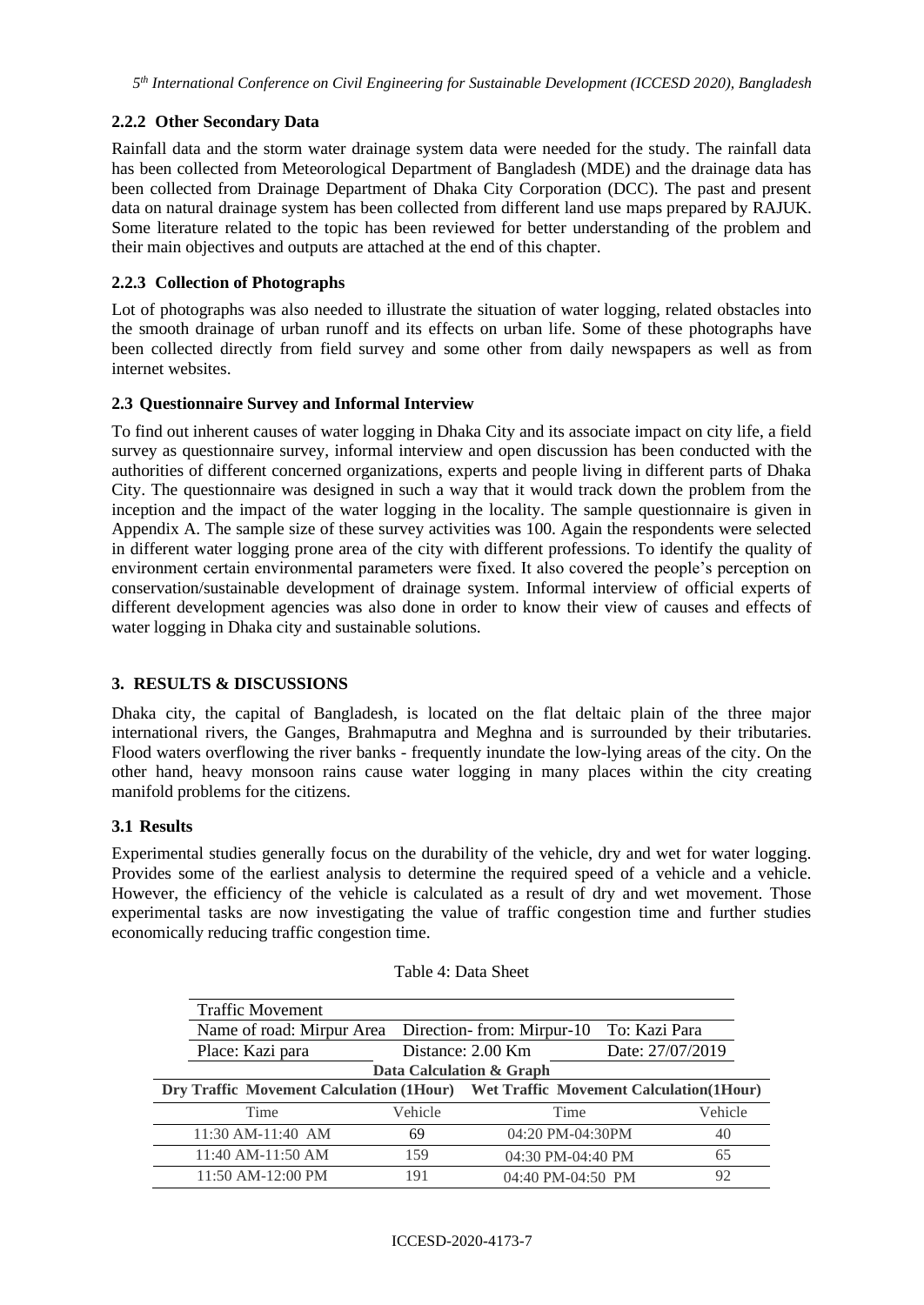| 12:00 AM-12:10 PM   | 195 | 04:50 PM-05:00PM                    |     |
|---------------------|-----|-------------------------------------|-----|
| $12:10$ AM-12:20 PM | 192 | $05:00$ PM- $05:10$ PM              | 105 |
| 12:20 AM-12:30 PM   | າາາ | $05:10 \text{ PM}-05:20 \text{ PM}$ |     |



**NDRY TRAFFICE MOVMENT WE WET TRAFFICE MOVMENT** 

Figure 1: Dry & wet traffic movement

Table 5: Dry & wet traffic movement Calculation

| 1 hour Total Moving Vehicle |      |                      |         |                     |        |
|-----------------------------|------|----------------------|---------|---------------------|--------|
| Dry                         |      | Wet                  |         | Efficiency Decrease |        |
| Time(1 hour)                |      | Vehicle Time(1 hour) | Vehicle |                     |        |
| $11:30$ AM-12:30PM          | 1028 | 04:20 PM-05:30       | -512    | 49.81%              | 50.19% |
|                             |      |                      |         |                     |        |

## **3.2 Discussions**

Existing approaches to assessing the impact of Water logging on transport disruption do not capture the complexity of inter-actions between the Water logging hazard and transport system. Typically, assumptions can include.

- Traffic volumes and speeds are assumed to correspond to regional (or even national) average statistics;
- A road is assumed to be completely closed when its crown is covered by water logging, regardless of depth;
- Traffic on open roads continues to flow smoothly, perhaps at a slightly reduced maximum speed;
- Traffic volumes do not exceed the design capacity of a road;
- Traffic conditions do not change over the course of the day, or seasonally; and
- Diversion routes, and changes (or not) to driver behavior as a result of the flood, are often assumed without any clear rationale.

## **4. RECOMMENDATIONS**

## **4.1 Permeable Pavement Design And Construction**

Permeable pavements have gained very rapid use across North American in the past ten years. For new designs and retrofit projects, permeable pavements transform conventional, non-permeable pavement into a storm water management asset. Almost all permeable pavements use an open-graded aggregate base or sub base to store and infiltrate water into the soil sub grade. The asphalt, concrete and interlocking concrete pavement industries, as well as a number of other manufacturers of permeable surfaces, provide a variety of pavement surface options. Regardless of the surface,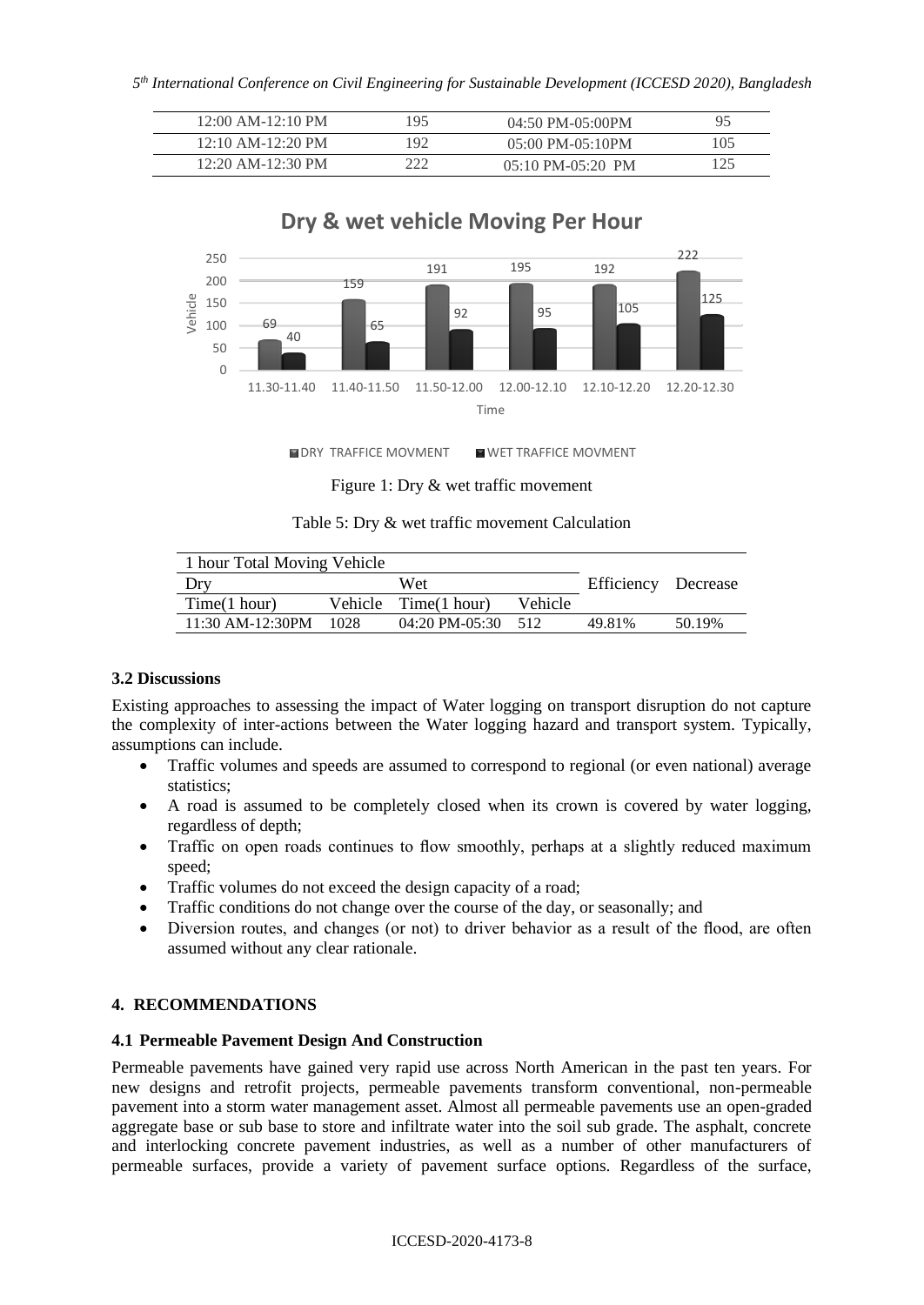permeable pavement systems include three design approaches. First, they are primarily used to promote complete or full infiltration of rainfall into the soil sub grade. Second, where soil sub grades have low infiltration rates, partial infiltration into the soil sub grade occurs and the remaining water exits via under drains. Third, for designs that require no infiltration, permeable pavement systems are enveloped with a geo membrane that prevents detained water from entering the soil sub grade and the stored water exits via under drains.

# **4.1.1 Key Permeable Pavement Design Features**

A successful permeable pavement considers structural and hydrologic design. Structural design considers the pavement strength required to accommodate the vehicle loadings without the pavement failing. Hydrologic design considers the capacity required to infiltrate, store and release water in a manner that contributes positively to storm water management. Some key design, construction and maintenance considerations are as follows:

**Site Drainage** - Consider the overall site drainage and evaluate rainfall onto the pavement and water. That may drain onto the permeable pavement from surrounding areas. This could include adjacent pavements, grassed areas, building roofs, etc.

**Contaminant Loading** - Consider potential contaminants such as winter sand (for traction), biomass (tree leaves and needles, grass clippings, etc.) and sediment. Contaminants may reduce the long-term permeability of the pavement system and likely require maintenance such as vacuum sweeping.

**Groundwater Depth** - The top of the sub grade under a permeable pavement should be no less than 0.6 m from the seasonal high groundwater level.

**Sub grade Type and Strength** -The type of sub grade and its compaction/consolidation govern if water can be adequately infiltrated into the ground. Permeability values in the order of 12 mm/hr. permit full infiltration designs that accommodate rainstorm depths in most areas of North America. Lower permeability sub grade in high rainfall event areas may require supplemental under drains. Permeable pavements constructed over fine-grained soils (silts and clays) generally require thicker pavements than those constructed over coarse-grained soils (sands and gravels).

**Traffic Type and Composition** - Avoid using permeable pavements in high, concentrated traffic areas subjected to many heavy vehicles such as trucks and buses. While permeable pavements can be designed to accommodate very heavy loads.

**Pavement Surface** - Consider the type of surface most appropriate for the traffic and infiltration. Capacity conditions. For example, porous asphalt or pervious concrete may be more appropriate for some slope conditions whereas permeable interlocking concrete and grid pavements may be more suitable for situations where vehicles are turning. While some projects have steeper slopes, most permeable pavements should have slopes less than 5 percent.

**Aggregate Base and Sub base** - Permeable pavements typically utilize open graded aggregates to provide structural and hydraulic capacity for the pavement. The aggregates should be hard, durable and have a low percentage of material passing the 75 µm sieve size. Select durable, crushed aggregate materials to maximize structural capacity and porosity for water storage. For heavier traffic conditions, a cement- or asphalt-stabilized open-graded aggregate may be more suitable. Densegraded aggregates for road bases are generally not used because of low water storage capacity and fines that can weaken them when saturated. To prevent migration of smaller base aggregate material into the larger sub base aggregate, aggregate gradations should satisfy the following criteria:

D50 Sub base/D50 Base < 25

D15 Sub base/D85 Base < 5

For example, the ratio of the D50 Sub base (sub base aggregate size at which 50 percent of the material is larger than this size and 50 percent is smaller) to D50 Base (base aggregate size at which 50 percent of the material is larger than this size and 50 percent is smaller) must be less than 25.

**Subgrade Slope** - Infiltration designs should minimize subgrade slope to promote water infiltration. Sites with subgrade slopes over 3 percent often require buffers,

Pavement Overflow - During high intensity/depth storm events, the pavement design should incorporate features such as curb cut outs, grading to supplementary drainage outlets such as catch basins, storm water ponds, etc. to prevent the pavement system from flooding.